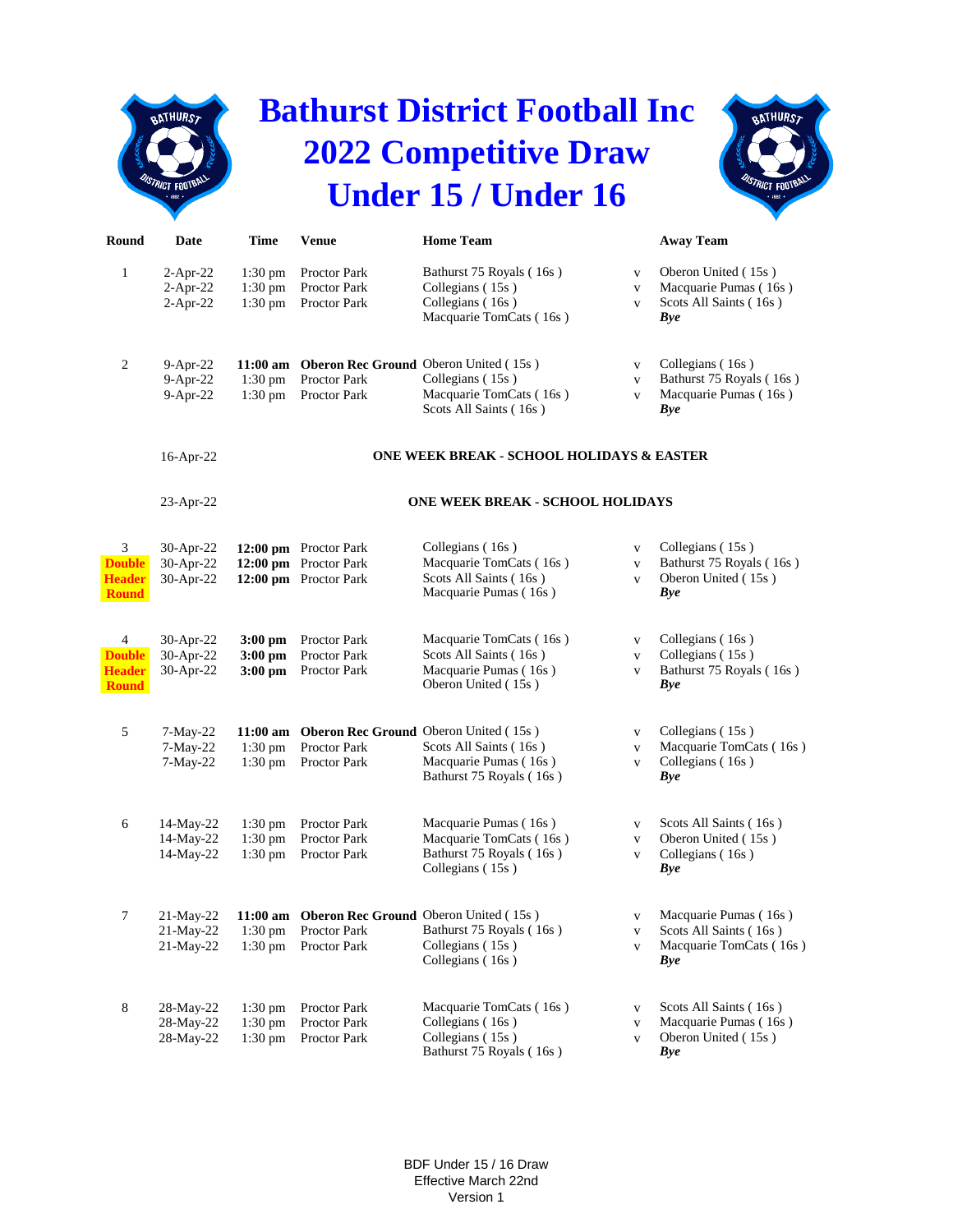| 9                                                    | $4-Jun-22$<br>$4-Jun-22$<br>$4-Jun-22$                 | $1:30$ pm<br>$1:30$ pm                      | 11:00 am Oberon Rec Ground Oberon United (15s)<br>Proctor Park<br>Proctor Park          | Collegians (15s)<br>Bathurst 75 Royals (16s)<br>Macquarie Pumas (16s)                           | $\mathbf V$<br>$\mathbf V$<br>$\mathbf V$    | Scots All Saints (16s)<br>Collegians (16s)<br>Macquarie TomCats (16s)<br>Bye       |  |
|------------------------------------------------------|--------------------------------------------------------|---------------------------------------------|-----------------------------------------------------------------------------------------|-------------------------------------------------------------------------------------------------|----------------------------------------------|------------------------------------------------------------------------------------|--|
|                                                      | $11-Jun-22$                                            |                                             |                                                                                         | <b>JUNE LONG WEEKEND - NO GAMES</b>                                                             |                                              |                                                                                    |  |
| 10                                                   | 18-Jun-22<br>18-Jun-22<br>18-Jun-22                    | $1:30 \text{ pm}$<br>1:30 pm<br>$1:30$ pm   | Proctor Park<br>Proctor Park<br>Proctor Park                                            | Collegians (16s)<br>Collegians (15s)<br>Bathurst 75 Royals (16s)<br>Oberon United (15s)         | $\mathbf{V}$<br>$\mathbf V$<br>$\mathbf{V}$  | Macquarie TomCats (16s)<br>Scots All Saints (16s)<br>Macquarie Pumas (16s)<br>Bye  |  |
| 11                                                   | $25$ -Jun- $22$<br>$25$ -Jun- $22$<br><b>22-Jun-22</b> | $11:00$ am<br>$1:30$ pm<br>$5:30$ pm        | <b>Oberon Rec Ground Oberon United (15s)</b><br>Proctor Park<br>Proctor Park 1          | Macquarie Pumas (16s)<br>Scots All Saints (16s)<br>Macquarie TomCats (16s)                      | $\mathbf{V}$<br>$\mathbf V$<br>$\mathbf{V}$  | Bathurst 75 Royals (16s)<br>Collegians (15s)<br>Collegians (16s)<br>Bye            |  |
| 12<br><b>Double</b><br><b>Header</b><br><b>Round</b> | $2-Jul-22$<br>$2$ -Jul-22<br>$2-Jul-22$                |                                             | 12:00 pm Proctor Park<br>12:00 pm Proctor Park<br>12:00 pm Proctor Park                 | Bathurst 75 Royals (16s)<br>Collegians (16s)<br>Macquarie Pumas (16s)<br>Scots All Saints (16s) | $\mathbf{V}$<br>$\mathbf V$<br>$\mathbf{V}$  | Collegians (15s)<br>Oberon United (15s)<br>Macquarie TomCats (16s)<br>Bye          |  |
| 13<br><b>Double</b><br><b>Header</b><br><b>Round</b> | $2$ -Jul-22<br>$2-Jul-22$<br>$2-Jul-22$                | $3:00 \text{ pm}$<br>$3:00$ pm<br>$3:00$ pm | Proctor Park<br>Proctor Park<br>Proctor Park                                            | Collegians (15s)<br>Collegians (16s)<br>Macquarie TomCats (16s)<br>Scots All Saints (16s)       | $\mathbf{V}$<br>$\mathbf V$<br>$\mathbf{V}$  | Bathurst 75 Royals (16s)<br>Oberon United (15s)<br>Macquarie Pumas (16s)<br>Bye    |  |
|                                                      | $9-Jul-22$                                             | <b>ONE WEEK BREAK - SCHOOL HOLIDAYS</b>     |                                                                                         |                                                                                                 |                                              |                                                                                    |  |
| 14                                                   | $16$ -Jul-22                                           | $11:00$ am                                  | <b>Oberon Rec Ground Oberon United (15s)</b>                                            |                                                                                                 | $\mathbf V$                                  | Macquarie TomCats (16s)<br>Macquarie Pumas (16s)                                   |  |
|                                                      | $20 - Jul - 22$<br>$16$ -Jul-22                        | 5:30 pm<br>$1:30$ pm                        | Proctor Park 1<br>Proctor Park                                                          | Scots All Saints (16s)<br>Collegians (16s)<br>Collegians (15s)                                  | $\mathbf V$<br>$\mathbf{V}$                  | Bathurst 75 Royals (16s)<br><b>Bye</b>                                             |  |
| 15                                                   | $23$ -Jul- $22$<br>23-Jul-22<br>23-Jul-22              | $1:30 \text{ pm}$<br>$1:30$ pm<br>$1:30$ pm | Proctor Park<br>Proctor Park<br>Proctor Park                                            | Macquarie Pumas (16s)<br>Scots All Saints (16s)<br>Macquarie TomCats (16s)<br>Collegians (16s)  | $\mathbf V$<br>$\mathbf{V}$<br>$\mathbf V$   | Oberon United (15s)<br>Bathurst 75 Royals (16s)<br>Collegians (15s)<br>Bye         |  |
| 16<br><b>Double</b><br><b>Header</b><br><b>Round</b> | 30-Jul-22<br>30-Jul-22<br>$30$ -Jul-22                 | $12:00$ pm                                  | 11:00 am Oberon Rec Ground Oberon United (15s)<br>Proctor Park<br>12:00 pm Proctor Park | Collegians (15s)<br>Collegians (16s)<br>Macquarie TomCats (16s)                                 | $\mathbf V$<br>$\mathbf{V}$<br>$\mathbf V$   | Bathurst 75 Royals (16s)<br>Macquarie Pumas (16s)<br>Scots All Saints (16s)<br>Bye |  |
| 17<br><b>Double</b><br><b>Header</b><br><b>Round</b> | $30$ -Jul-22<br>30-Jul-22<br>30-Jul-22                 | $3:00$ pm<br>$3:00$ pm<br>$3:00$ pm         | Oberon Rec Ground Oberon United (15s)<br><b>Proctor Park</b><br>Proctor Park            | Collegians (16s)<br>Macquarie TomCats (16s)<br>Macquarie Pumas (16s)                            | $\mathbf{V}$<br>$\mathbf{V}$<br>$\mathbf{V}$ | Scots All Saints (16s)<br>Collegians (15s)<br>Bathurst 75 Royals (16s)<br>Bye      |  |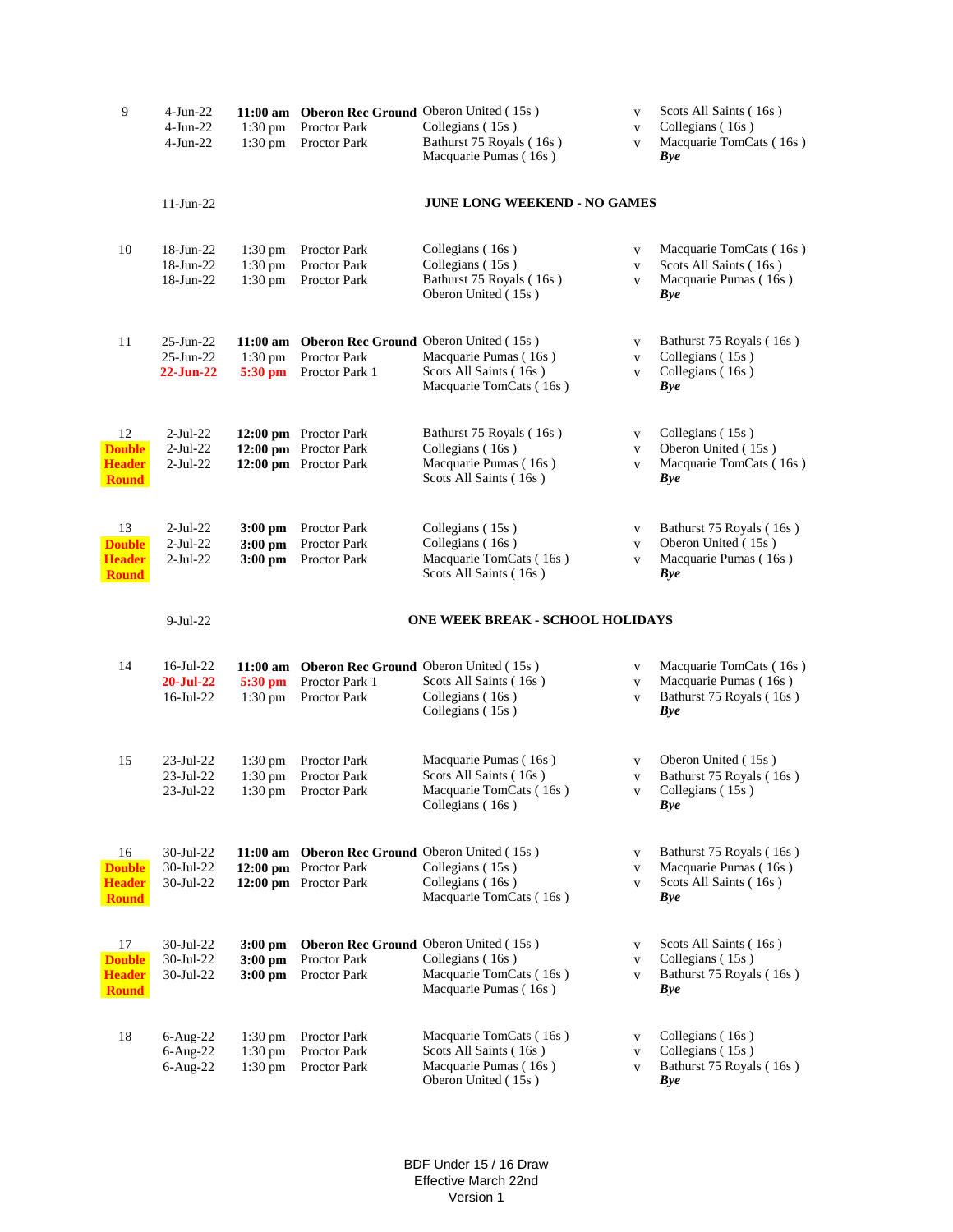| 19 | 13-Aug-22<br>13-Aug-22<br>13-Aug-22 | $1:30$ pm<br>$1:30$ pm                    | Proctor Park<br>Proctor Park                 | 11:00 am Oberon Rec Ground Oberon United (15s)<br>Scots All Saints (16s)<br>Macquarie Pumas (16s)<br>Bathurst 75 Royals (16s) | V<br>V<br>V                                  | Collegians (15s)<br>Macquarie TomCats (16s)<br>Collegians (16s)<br>Bye                   |  |
|----|-------------------------------------|-------------------------------------------|----------------------------------------------|-------------------------------------------------------------------------------------------------------------------------------|----------------------------------------------|------------------------------------------------------------------------------------------|--|
| 20 | 20-Aug-22<br>20-Aug-22<br>20-Aug-22 | $1:30 \text{ pm}$<br>1:30 pm<br>$1:30$ pm | Proctor Park<br>Proctor Park<br>Proctor Park | Macquarie Pumas (16s)<br>Oberon United (15s)<br>Bathurst 75 Royals (16s)<br>Collegians (15s)                                  | $\mathbf{V}$<br>$\mathbf{V}$<br>$\mathbf{V}$ | Scots All Saints (16s)<br>Macquarie TomCats (16s)<br>Collegians (16s)<br><b>Bye</b>      |  |
| 21 | 27-Aug-22<br>27-Aug-22<br>27-Aug-22 | $1:30$ pm<br>$1:30$ pm                    | <b>Proctor Park</b><br>Proctor Park          | 11:00 am Oberon Rec Ground Oberon United (15s)<br>Bathurst 75 Royals (16s)<br>Collegians (15s)<br>Collegians (16s)            | V<br>V<br>V                                  | Macquarie Pumas (16s)<br>Scots All Saints (16s)<br>Macquarie TomCats (16s)<br><b>Bye</b> |  |
|    | $3-Sep-22$                          | <b>SEMI FINALS</b>                        |                                              |                                                                                                                               |                                              |                                                                                          |  |
|    |                                     |                                           |                                              | <b>Under 15s</b>                                                                                                              |                                              |                                                                                          |  |
|    |                                     | <b>Game 1</b>                             | <b>Proctor Park</b>                          | 1st                                                                                                                           | v                                            | 2 <sub>nd</sub>                                                                          |  |
|    |                                     |                                           |                                              | <b>Under 16s</b>                                                                                                              |                                              |                                                                                          |  |
|    |                                     | <b>Game 1</b><br><b>Game 2</b>            | <b>Proctor Park</b><br><b>Proctor Park</b>   | 1st<br>3rd                                                                                                                    | V<br>V                                       | 2nd<br>4th                                                                               |  |
|    | $10-Sep-22$                         | <b>QUALIFYING FINAL</b>                   |                                              |                                                                                                                               |                                              |                                                                                          |  |
|    |                                     | <b>Under 15s</b>                          |                                              |                                                                                                                               |                                              |                                                                                          |  |
|    |                                     | <b>Game 2</b>                             | <b>Proctor Park</b>                          | 3rd                                                                                                                           | v                                            | <b>Loser Game 1</b>                                                                      |  |
|    |                                     |                                           |                                              | <b>Under 16s</b>                                                                                                              |                                              |                                                                                          |  |
|    |                                     | Game 3                                    | <b>Proctor Park</b>                          | <b>Loser Game 1</b>                                                                                                           | V                                            | <b>Winner Game 2</b>                                                                     |  |
|    | 17-Sep-22                           |                                           |                                              | <b>GRAND FINAL</b>                                                                                                            |                                              |                                                                                          |  |
|    |                                     |                                           |                                              | <b>Under 15s</b>                                                                                                              |                                              |                                                                                          |  |
|    |                                     | Game 3                                    | <b>Proctor Park</b>                          | <b>Winner Game 1</b>                                                                                                          | $\mathbf{v}$                                 | <b>Winner Game 2</b>                                                                     |  |
|    |                                     |                                           |                                              | <b>Under 16s</b>                                                                                                              |                                              |                                                                                          |  |
|    |                                     | <b>Game 4</b>                             | <b>Proctor Park</b>                          | <b>Winner Game 1</b>                                                                                                          | v                                            | <b>Winner Game 3</b>                                                                     |  |